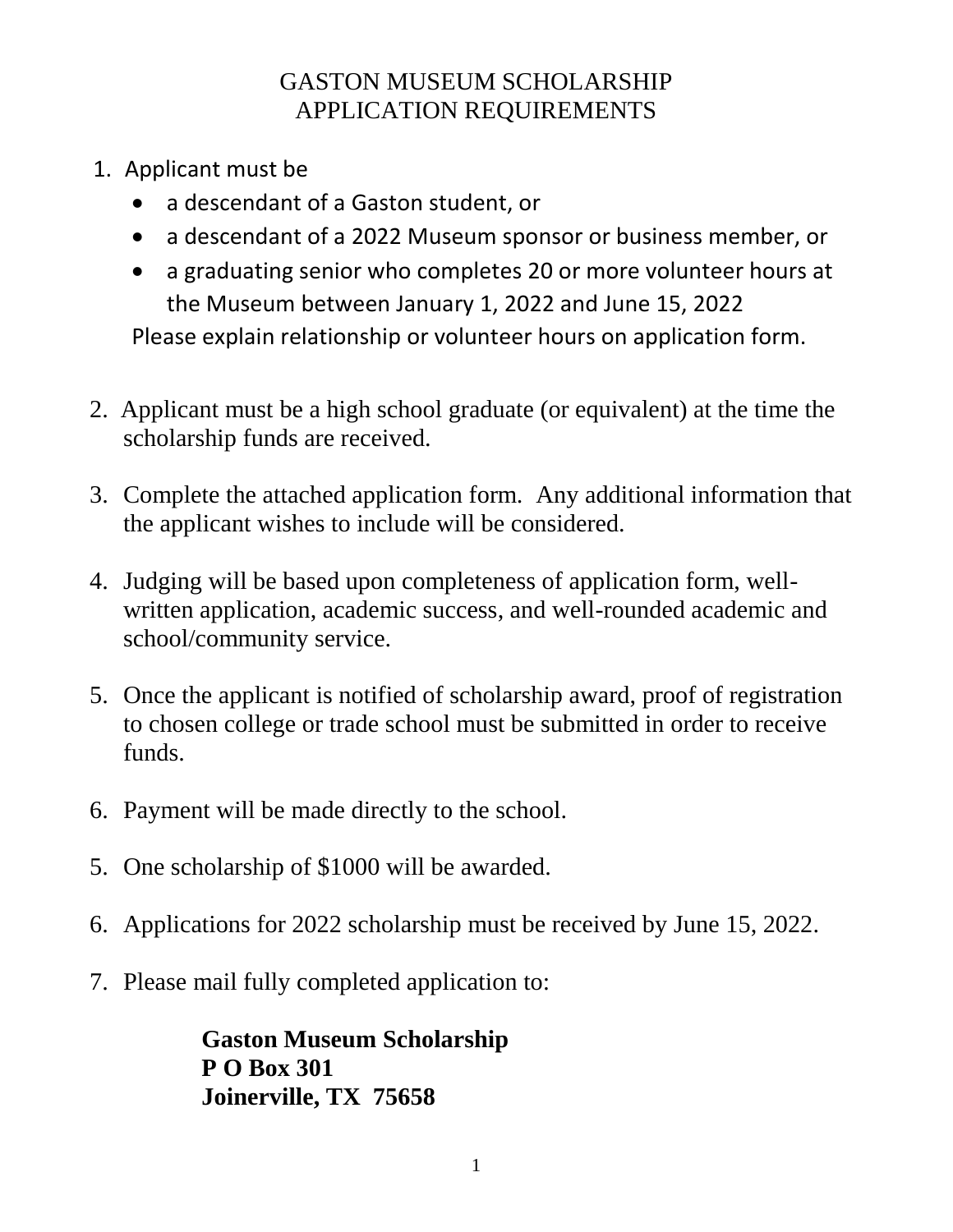## **GASTON MUSEUM SCHOLARSHIP APPLICATION**

| Non-school activities (such as 4H, church, camp, volunteer, family activities): ___________________ |  |
|-----------------------------------------------------------------------------------------------------|--|
|                                                                                                     |  |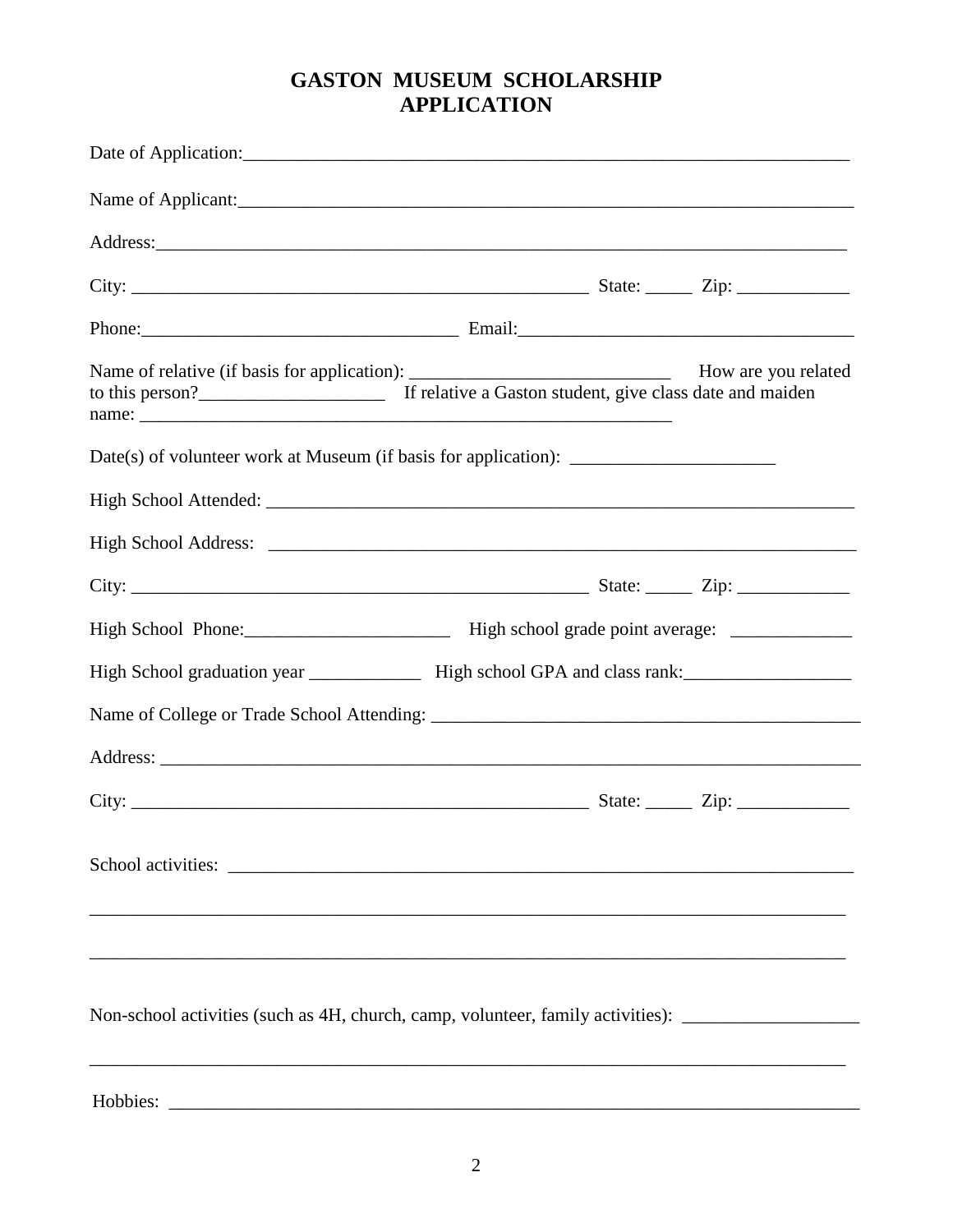## **GASTON MUSEUM SCHOLARSHIP APPLICATION**

What do you hope to be doing in 10 years?